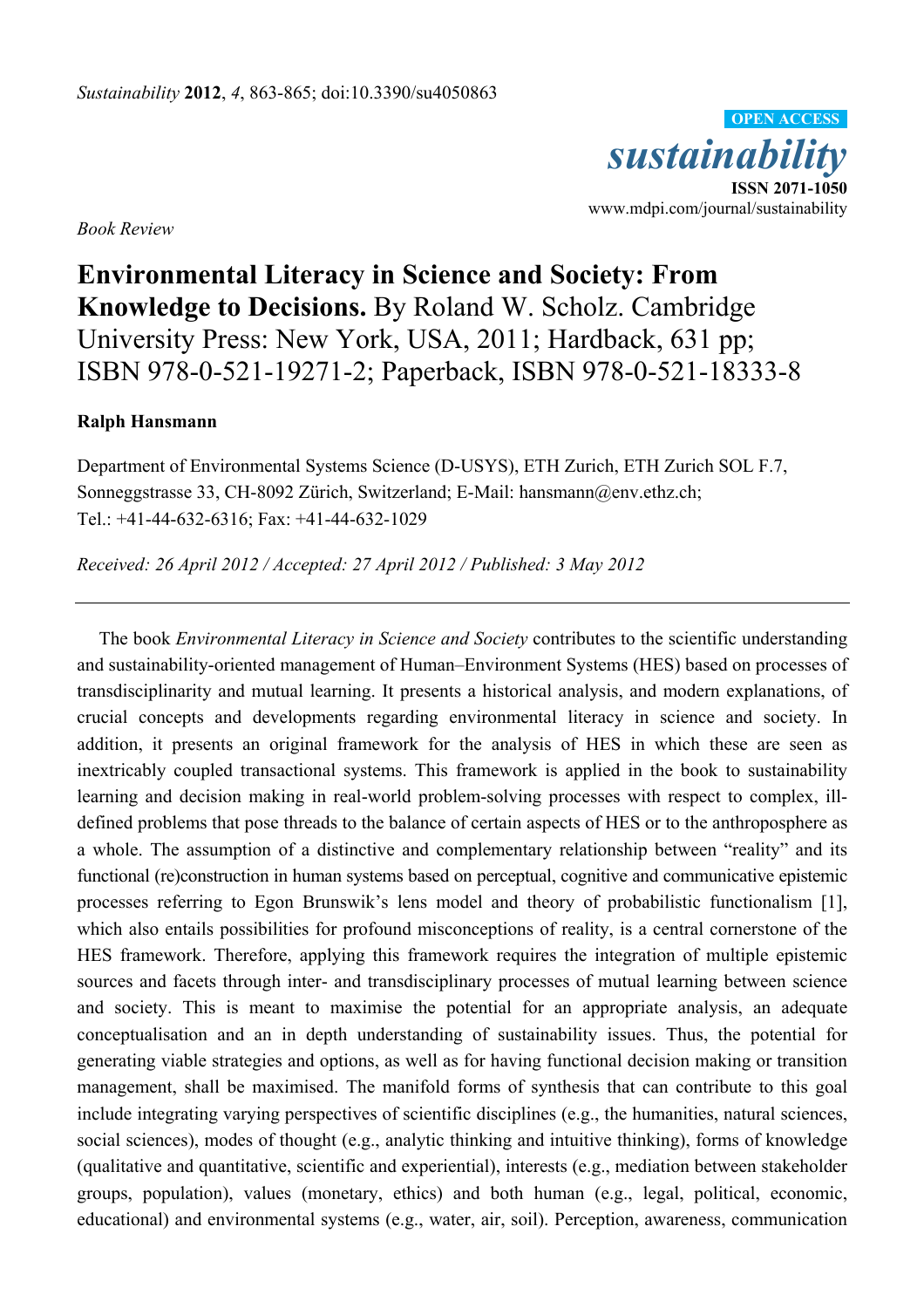and decision-making form part of the regulatory processes in the human-systems component of HES, which are conceptualised hierarchically by distinct overlapping regulatory levels ranging from cells and organs to individuals, groups, organisations, society and supranational systems. By their actions, these are all able to trigger short-term consequences and long-term dynamics in human and environmental systems. The book investigates and explains the different rationales of regulation that are found in hierarchically overlapping coupled human and environmental systems of diverse scales and how these regulatory processes interact in the short and long terms. In order to demonstrate how such interferences and regulation mechanisms function between and within different scales, the book takes into account the full range of environmental scales, looking from the micro-cosmos of genes and the 'environmental literacy' of the immune system to the macro-cosmos of sustainability learning and environmental literacy in the context of supranational systems and world development. The time frame applied to these and to spatially intermediate topics ranges from the beginning of human consideration, through to the first scientific milestones and their proponents, and finishes with contemporary scientific discoveries and discourse. The socio-constructivist consideration of worldviews, belief systems and technological tools—which influence how objective bio-physical entities, processes and relationships have been perceived, interpreted and (re)constructed within human systems—is emphasised in the book. It is done so not only in relation to the thoughts of pioneers but also in relation to current knowledge and scientific inquiry. In the course of the book, historical roots and theory of science perspectives regarding the concepts of environment, environmental literacy and transdisciplinarity are followed by separate sections describing the contributions of psychology, sociology, economics and industrial ecology, leading to the author's framework for investigating HES and environmental literacy.

In keeping with the didactic nature of modern teaching books, advance organisers are provided (e.g., in the form of a roadmap for the book as well as by means of key questions and chapter previews), key messages are formulated at the end of each chapter and many boxes with fascinating examples that illustrate and complement the main text are inserted throughout the book. It is, as such, a valuable, intelligible and well-structured teaching resource for university courses in a broad array of studies, including environmental and sustainability sciences, ecology, planning, engineering, management and environmentally oriented branches of sociology, economics, psychology, behavioural biology and similar fields. However, the scope of this book, and the readership who will be interested in it, goes beyond university teaching. It is recommended for researchers and professionals who are active in the aforementioned fields and, generally speaking, for all those concerned with managing HES and with striving for sustainable paths of action in local or world development. The book is suitable, too, for enhancing the environmental literacy of non-professional readers who are politically and environmentally engaged, intellectually capable and open-minded; who have an interest in sustainability science; and who are interested in the theory, history and philosophy of natural, environmental and behavioural sciences. The book's emphasis on the historical development and theory of science and on the central role of epistemic processes required that philosophical foundations are clarified. The author takes social-constructivist and probabilistic-functionalist stances in this regard, which rely heavily on empirical observation, scientific theory and models but which, at the same time, emphasise that objective reality and its corresponding models need to be considered as separate, though functionally related, entities. Models of reality, therefore, need to be carefully constructed by integrating information and knowledge from diverse sources in order to maximise the